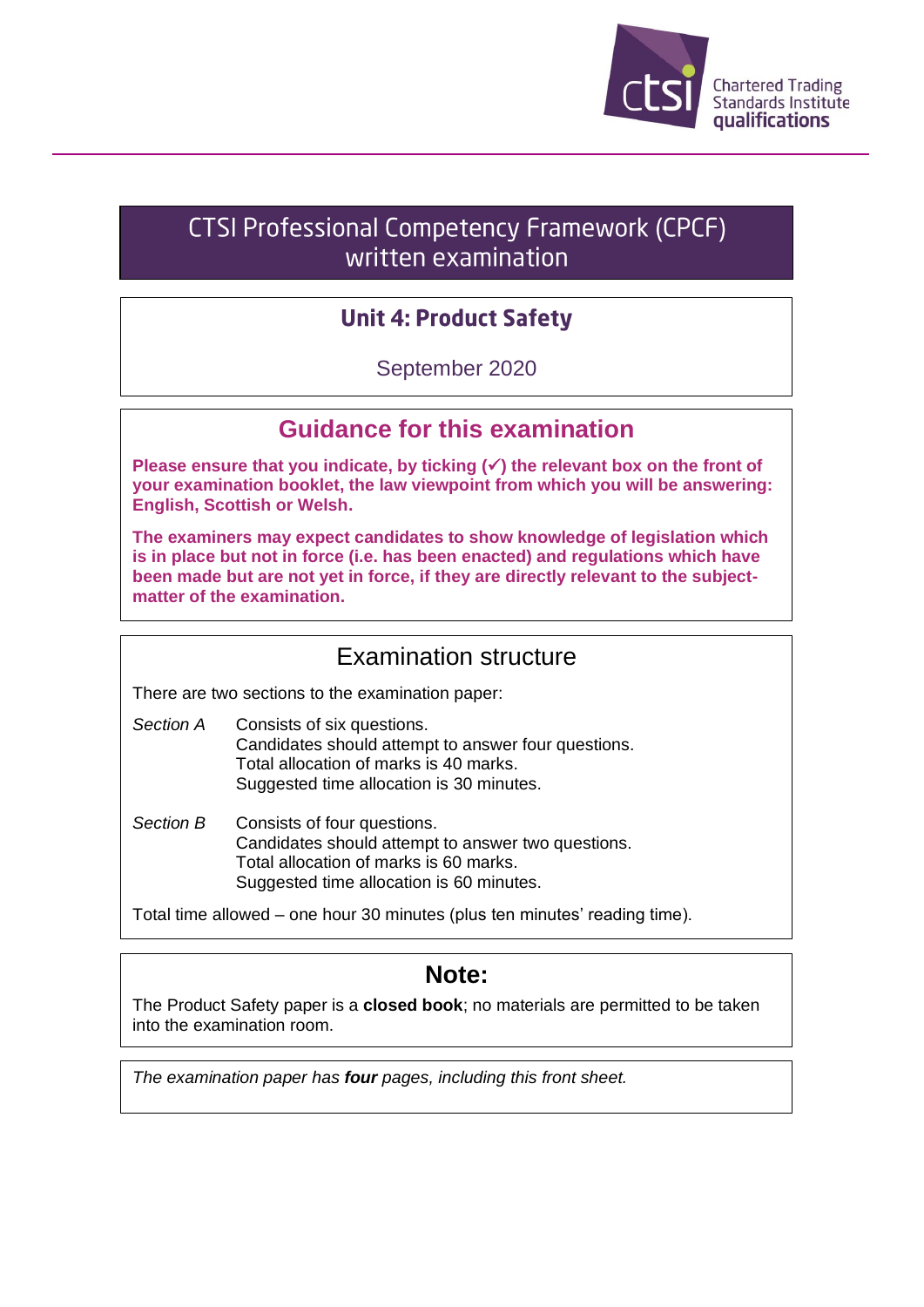**Exam:** Unit 4: Product Safety **Exam cycle:** September 2020

**Date:** Wednesday 16 September **Reading time:** 10 minutes **Time:** 1.30pm – 3.00pm **Time:** 1.30pm – 3.00pm

#### Section A Candidates should attempt to answer four questions. Each question carries ten marks. Total: 40 marks.

|    | 1. Outline the requirements of product conformity assessment under 'Module A', providing an example<br>of regulations under which this is a legal requirement.                      |                      |
|----|-------------------------------------------------------------------------------------------------------------------------------------------------------------------------------------|----------------------|
|    |                                                                                                                                                                                     | $(10 \text{ marks})$ |
|    | 2. Explain what a harmonised standard is and how it is used in product safety legislation.                                                                                          | $(10 \text{ marks})$ |
|    | 3. What are the practical differences, in where a product sits in the supply chain, between 'making<br>available on the market', 'placing on the market' and possession for supply? |                      |
|    |                                                                                                                                                                                     |                      |
|    |                                                                                                                                                                                     | $(10 \text{ marks})$ |
|    | 4. Briefly explain the term 'market surveillance' in the context of the Regulation on Accreditation and<br>Market Surveillance (EU) Regulation 765/2008.                            |                      |
|    |                                                                                                                                                                                     |                      |
|    |                                                                                                                                                                                     | $(10 \text{ marks})$ |
|    | 5. What are five different types of corrective action provided for under product safety legislation?<br>Provide examples of each.                                                   |                      |
|    |                                                                                                                                                                                     |                      |
|    |                                                                                                                                                                                     | $(10 \text{ marks})$ |
| 6. | What are the specific safety requirements for electronic toys?                                                                                                                      |                      |
|    |                                                                                                                                                                                     | $(10 \text{ marks})$ |
|    |                                                                                                                                                                                     |                      |
|    | Section A total of 40 marks.                                                                                                                                                        |                      |
|    |                                                                                                                                                                                     |                      |

**End of Section A.**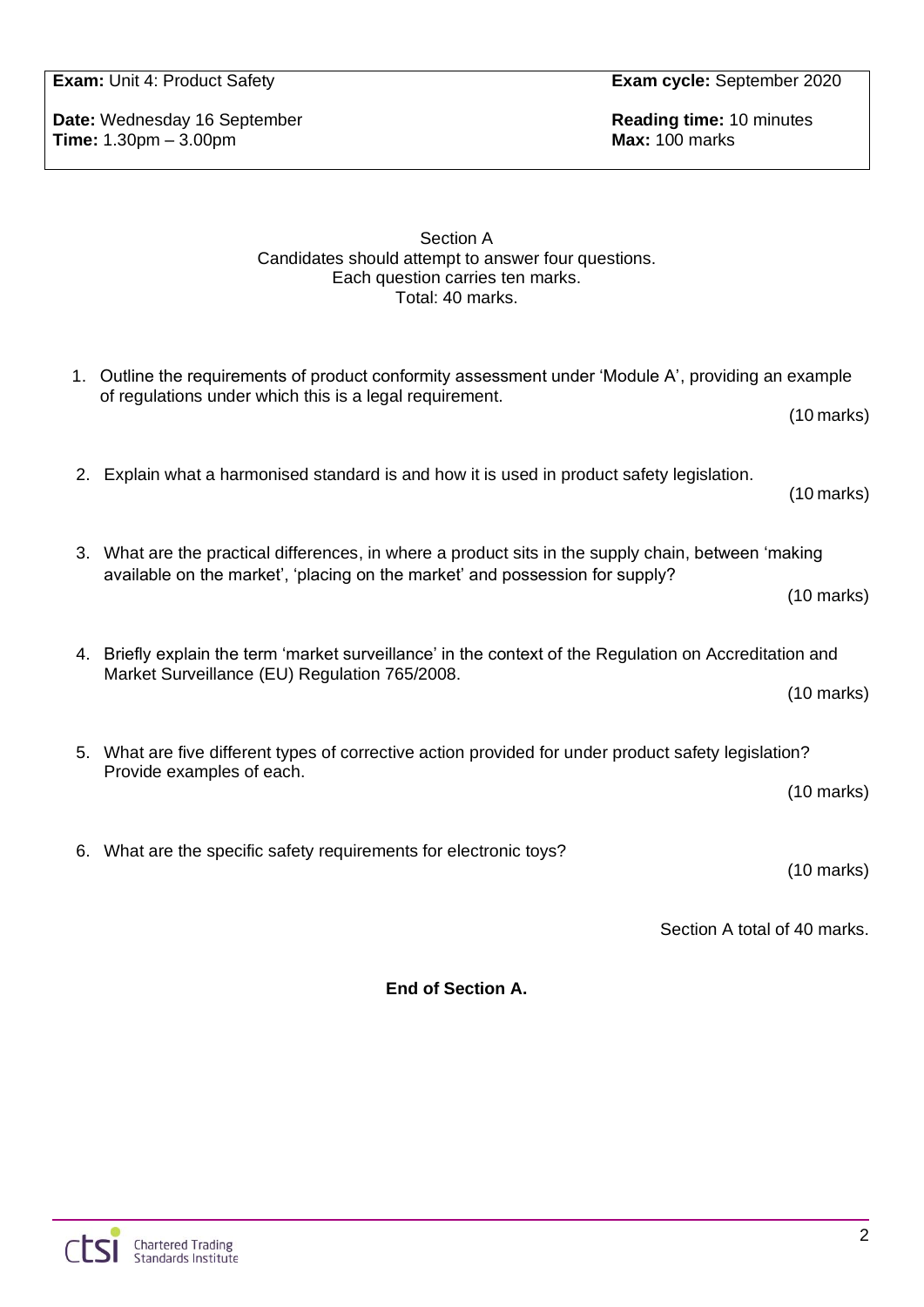#### Section B Candidates should attempt to answer two questions. Each question carries 30 marks. Total: 60 marks.

7. What are the various types of economic operators and what are their obligations under the New Legislative Framework (NLF)? How do these differ from the types of economic operators and their various obligations under the General Product Safety Regulations? What impact does this have on market surveillance and enforcement under these two frameworks?

(30 marks)

8. Under the Personal Protective Equipment Regulation, there are three classifications of PPE. List these and the relevant conformity assessment requirements that apply, and give an example of each type of equipment.

(30 marks)

9. A locally-based economic operator approaches you for advice. Although they have no previous experience in importing electrically operated pedal cycles, they plan to expand their importation business to include them. What advice would you give with respect to the legislative requirements for these products?

(30 marks)

**Section B continues over the page.**